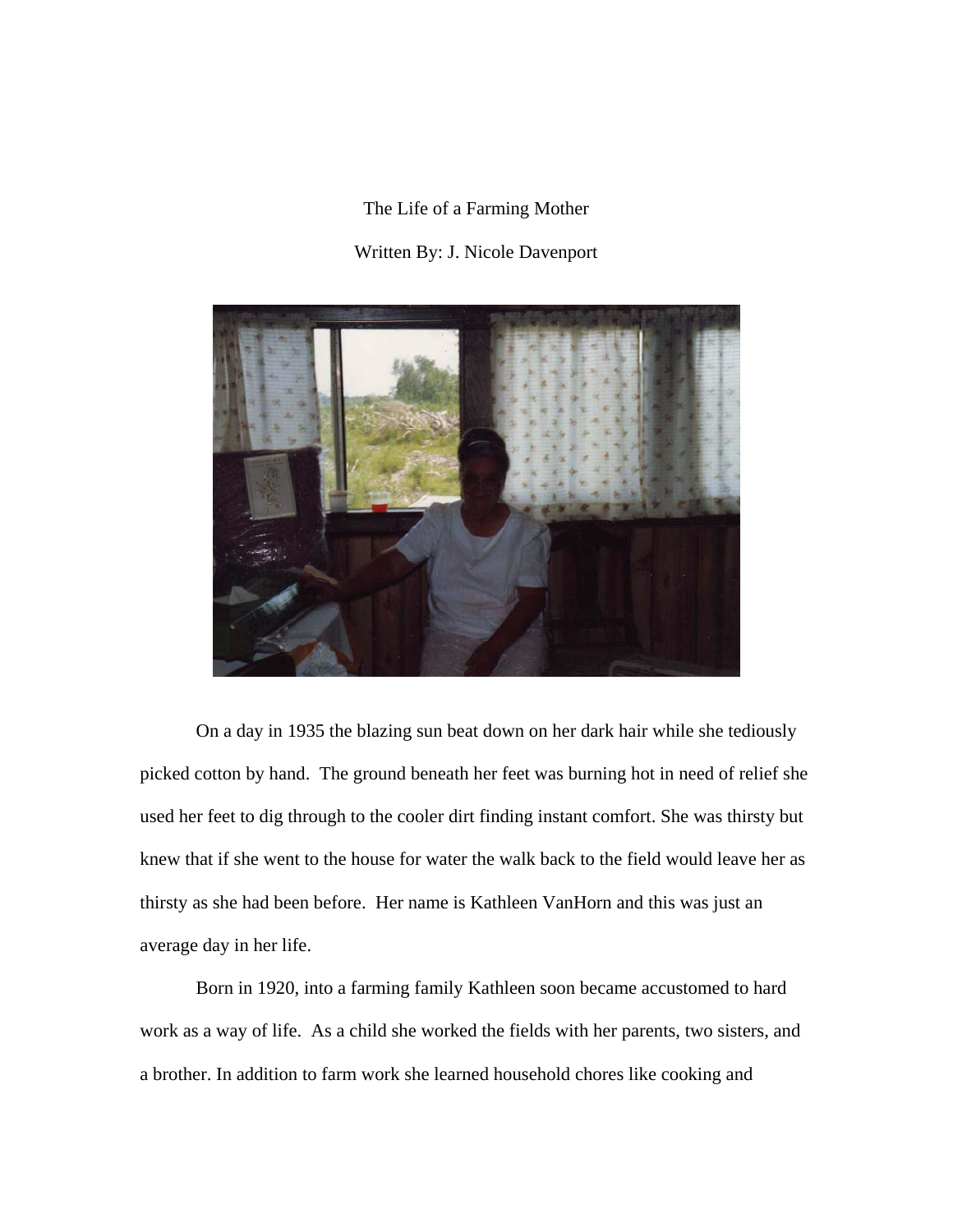cleaning from her mother. She and her siblings did not attend school as often as children do today, as Kathleen stated "We went to school about three months out of the year". The rest of the year they were needed to help work the fields and take care of livestock. Kathleen's family had a cow for milk, and chickens for eggs or sometimes for meat to eat. Her family raised hogs, and killed them for food during the cold winter months. Until the time was right for the hogs to be killed her family survived mostly on coffee and biscuits. She tells about the food they ate saying, "There was not a lot to eat then it was tight, but we made it through alright". As farmers her family worked constantly, mostly just to survive, there was little money left over for luxury items. The children received only one pair of shoes each year so they could attend school in the winter months. The lack of finances also meant they did without the luxury of transportation everywhere they went, they had to walk to get there. It was truly a different world than we live in today even the common age for marriage was different. People got married and started families, a lot younger than most people do now.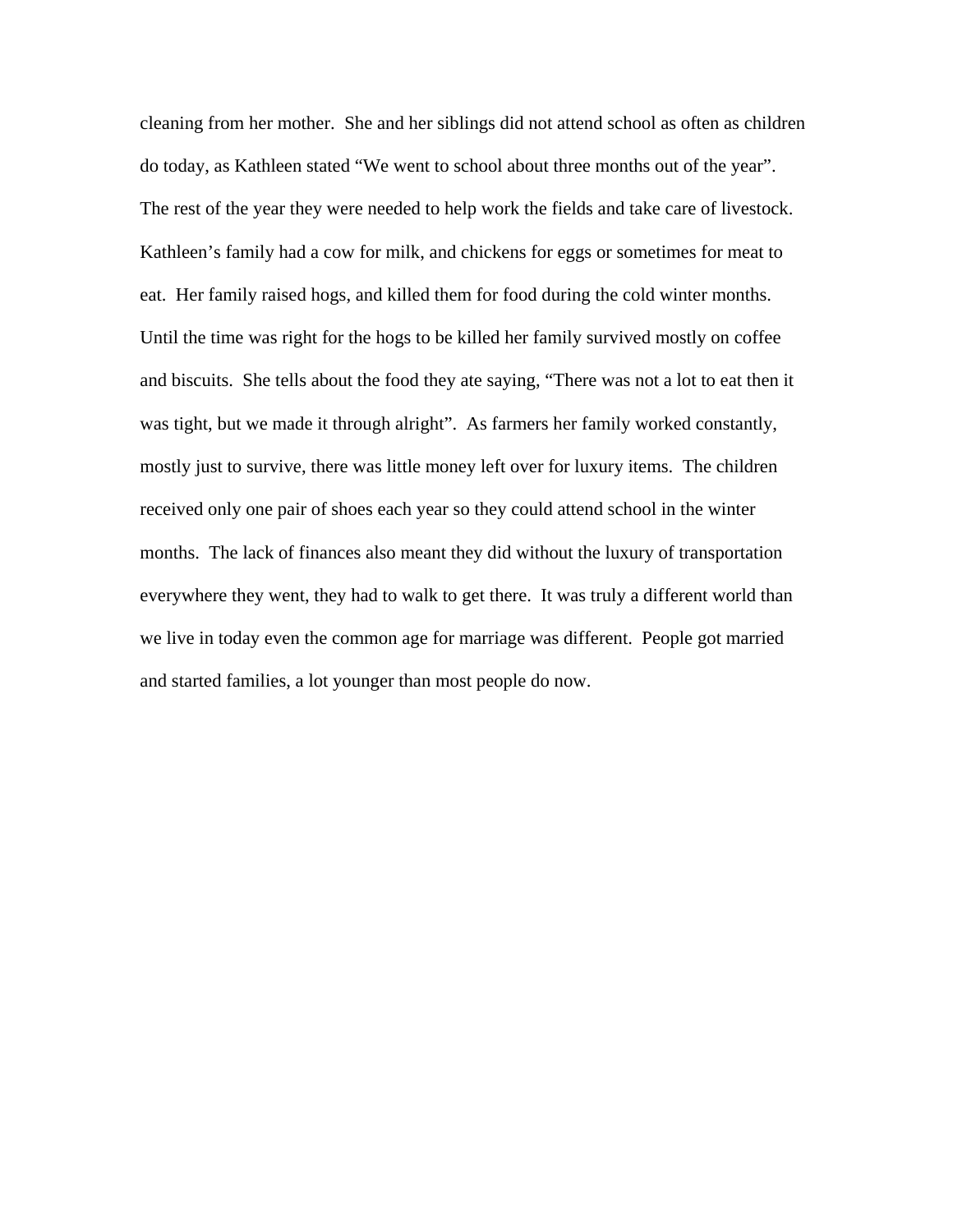

In 1937 at only seventeen years old she married Gilbert Snell whom she would stay married to until his death in 1994. After the wedding she left her family's farm to start a life with her husband on a farm of their own. As time went by they raised not only corn, cotton, and beans they also began raising children. Kathleen's first child was born when she was eighteen, after that she had a baby almost every two years until she ended up with ten children total. Though she had ten children only three of them were born in a hospital. It was common in those days for women to have children at home with the help of a Granny woman, commonly known today as a midwife. The midwife was usually an older woman who had children of her own and lived near by. When the expecting woman went in labor someone, usually the woman's husband would go pick up the midwife and bring her to the house. Having a baby at home is nothing like the birthing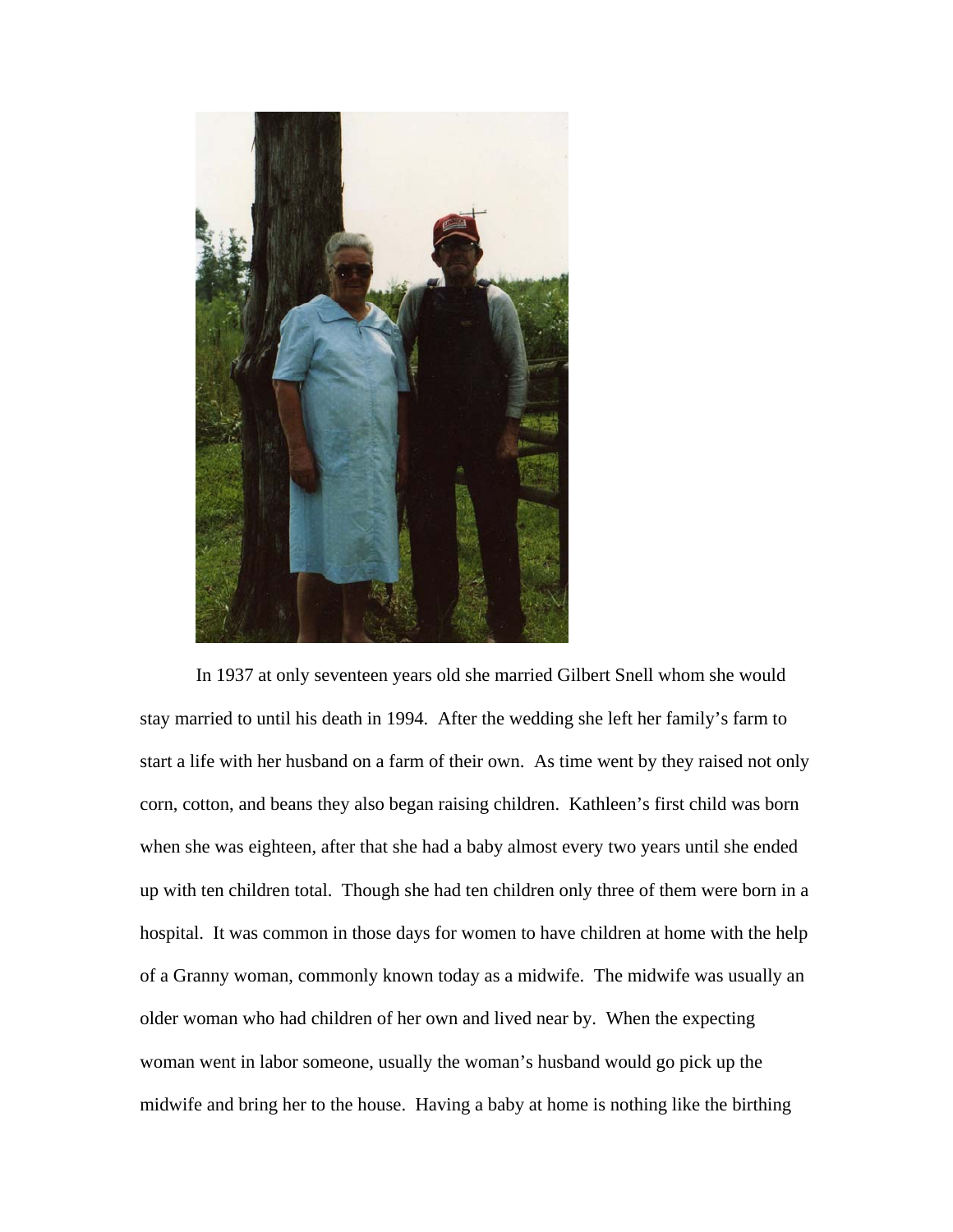process today, they had no pain medication all births were completely natural.

It was not until her eighth pregnancy that hospital deliveries had become more popular, and she decided to have her eighth child at the hospital. Kathleen's daughter Faye can remember the birth of her younger sister well "Mom went into labor, me and my oldest sister Louise had to run down the street to find a neighbor to take her to the hospital. We were afraid and excited all at the same time." Kathleen's water broke before she got to the hospital, and the baby was born only five or ten minutes after she arrived. The doctors did not even have time to prepare her for delivery. The baby was a girl named Shirley, but was later given a nick name that has stuck with her throughout her life. Louise the oldest sister began calling Shirley pickles, because their family was growing pickles close to the time she was born. The name was eventually shortened to pic which she still answers to today. Kathleen had many children because she saw each one as a blessing from God.

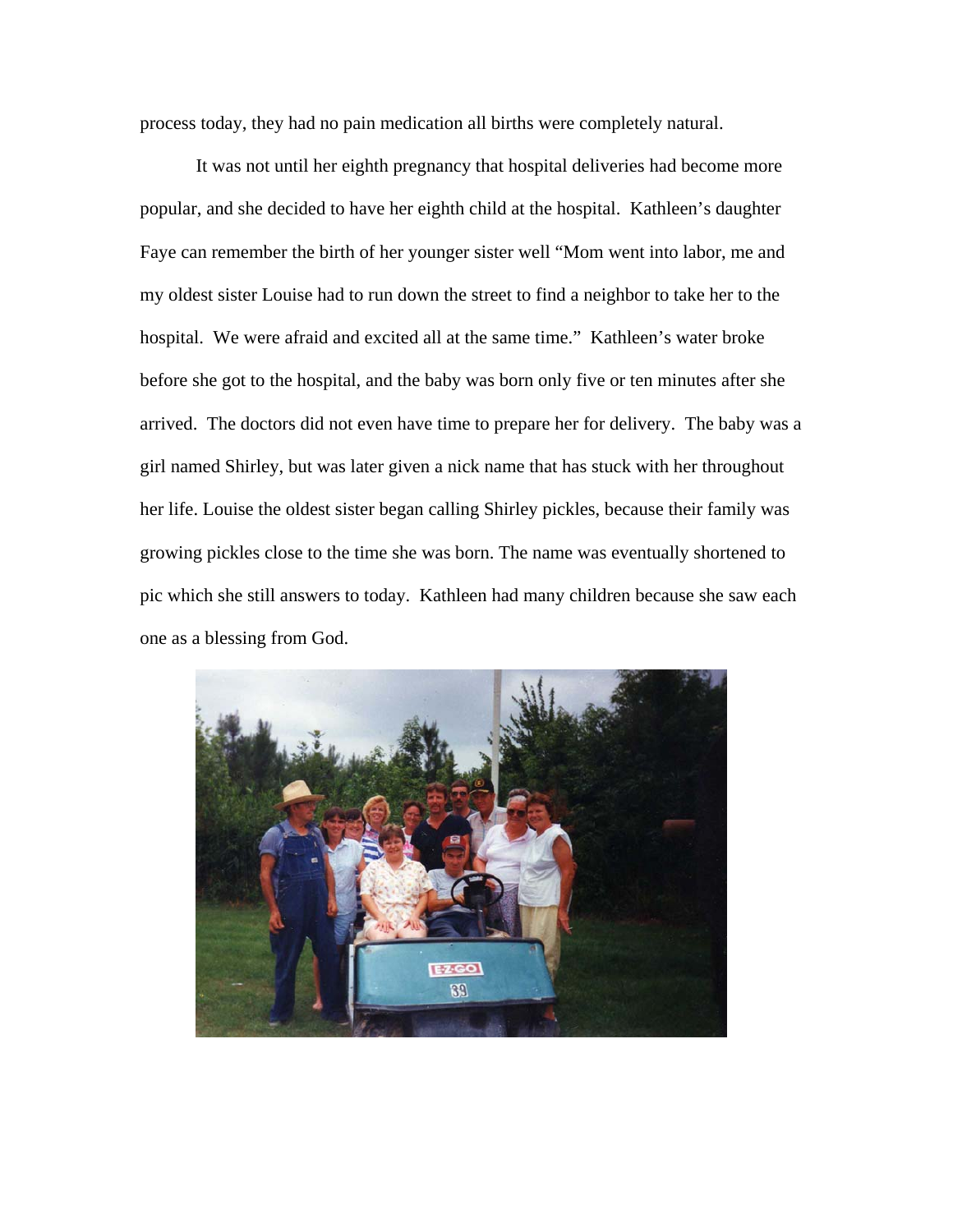Being a religious woman, and deeply devoted to her beliefs she followed the strict guidelines of the church. She did not believe in preventing pregnancy as a member of the Church of God; she believed that God would give her as many children as he wanted her to have. She has practiced this religion all of her life and still follows its strict regulations today some of which include: women do not cut their hair, their hair is worn in a bun on top of the head, women must wear dresses or skirts, they do not believe in birth control. Out of the ten children Kathleen Snell had there were four boys and six girls, and they all helped and did their part on the farm just as Kathleen had done as a child. Some differences in her life after being married was the fact that there was a little more money then. They certainly had more to eat than she did as a child and were even able to buy a mule and cart which was used for traveling short distances. Though her situation had greatly improved the work was still hard and money was always "tight". "Times were hard for everyone back then", Kathleen recalls.

It was expensive to feed and clothe ten children even though they raised most of their food and wore many hand-me-down clothes. To help earn more money Kathleen even found time to do seasonal farm work outside the home. She worked for other near by farmers. She chopped peanuts and worked in tobacco. It was important then to have a strong family structure, because when their parents were working hard to support a large family, the older children had to look out for the younger ones. The family's hard work did not go unrewarded. Though the majority of their time was spent working when Sunday rolled around it was time for some fun.

Kathleen and Gilbert spent Sunday's with their children it was then that what they lacked in finances was made up for with plenty of quality time and love. They not only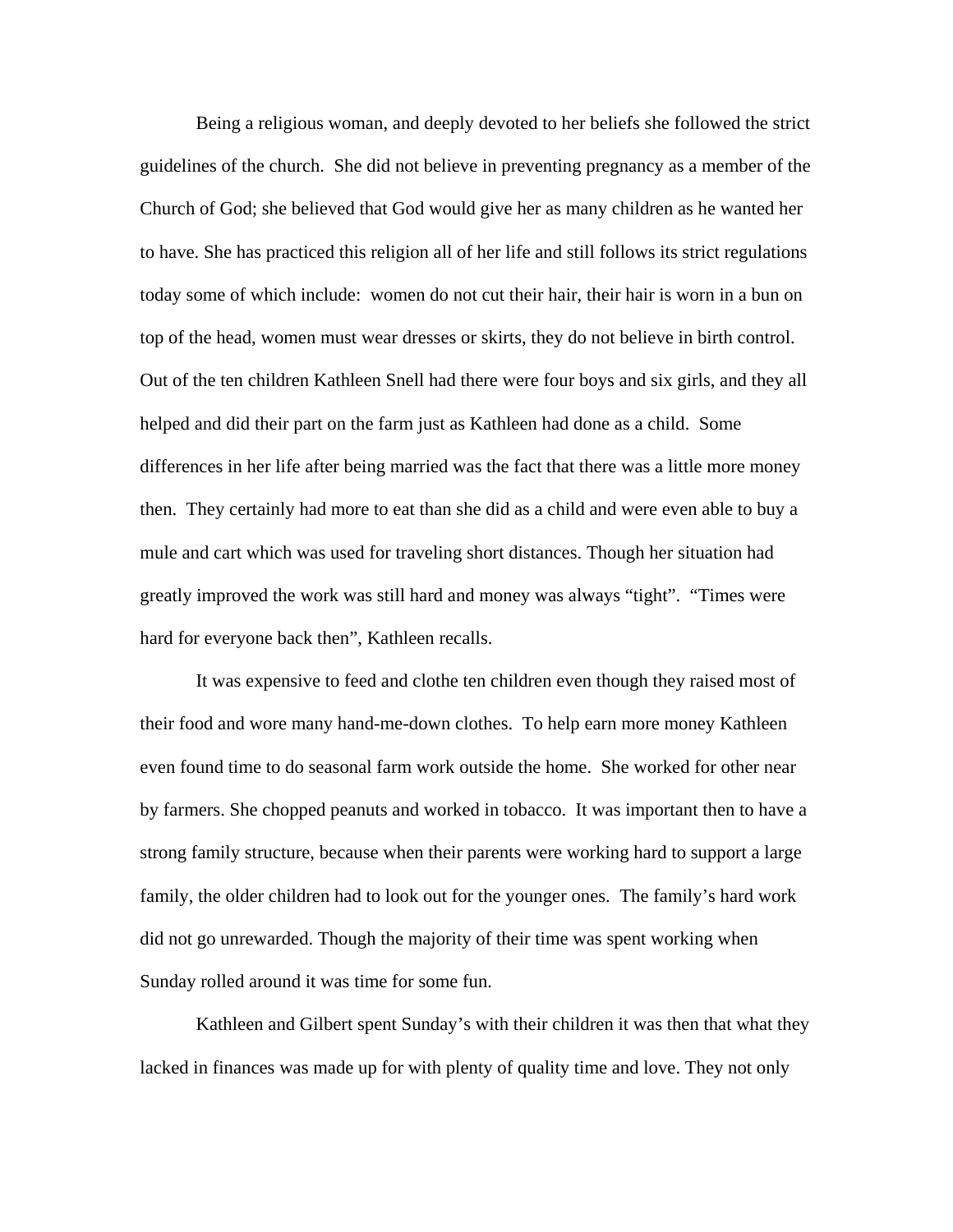worked as a family but they played as a family too. The most common games for them to play were baseball, and sometimes hide and seek both things they could do in their own back yard. Sunday was also a day for treats such as home made ice cream and cakes made from scratch, to make ice cream they had to take turns cranking the hand crank on the ice cream maker. It was a time full of peace and relaxation, in preparation for the hard work that would be done in the following week. Even though they did not have money to spare, eventually the family found a way to afford some of the new luxuries of that time period.

 It was not until the 1950s that they were given the opportunity to enjoy many of life's modern luxuries of that time period. In 1952 Kathleen and Gilbert Snell bought a house and eight acres of land for five hundred dollars, after that day life continued to improve for the Snell family. Kathleen's oldest daughter Louise got married and moved out, giving her the opportunity to give something back to the family she loved dearly. Louise used her income tax check from her job working at Belks to provide her family with their first electric lights. Kathleen recalls this day with joy, "We were all so excited we had never seen anything like that before, and we were proud to have those lights." Kathleen's daughter, Faye, can also remember that day clearly, "I was about eight years old at the time we were excited about the electric lights but did not yet have enough bulbs for all of the light fixtures. I remember I had some pennies that day and I wanted to hide them some where my sisters and brothers wouldn't find them. Never having had electric lights I didn't know any better than to take my pennies and throw them into an empty light fixture causing sparks to fly and a blown fuse." Electricity was the first step toward an easier life style for their family.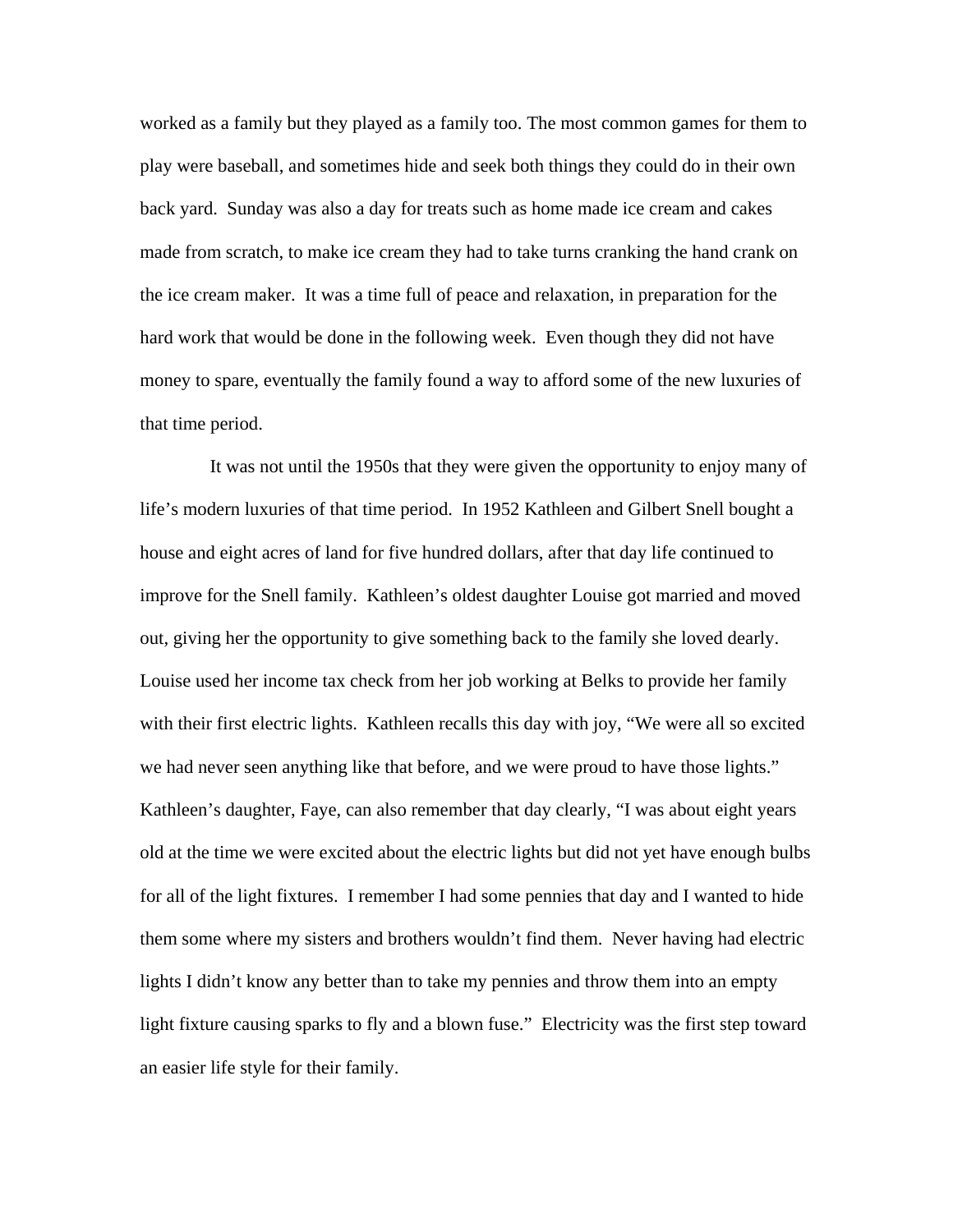

 In 1957 Kathleen was able to get her first refrigerator, which was a big change from using her out dated ice box to keep food cool. Before the refrigerator there was only an icebox that held a large block of ice for keeping items cool. It was much less efficient than the electric refrigerator they bought that year. Only two years later in 1959 Kathleen and her husband bought their first washing machine. This was a great relief and convenience for Kathleen, who had been washing clothes on a wash board as long as she could remember. "I washed clothes on a wash board and put them in a pot of water to boil then I ran them through a ringer, and hung them up to dry." Washing clothes on a wash board was hard work especially when washing for a large family, the new washing machine helped to greatly reduce the amount of time that Kathleen spent washing her family's clothes. Though the 1950s held many good times for Kathleen and her family those were not the only good years.

In 1961 Kathleen watched television in her own house for the first time, it was only a small black and white television, but it caused excitement for the entire family.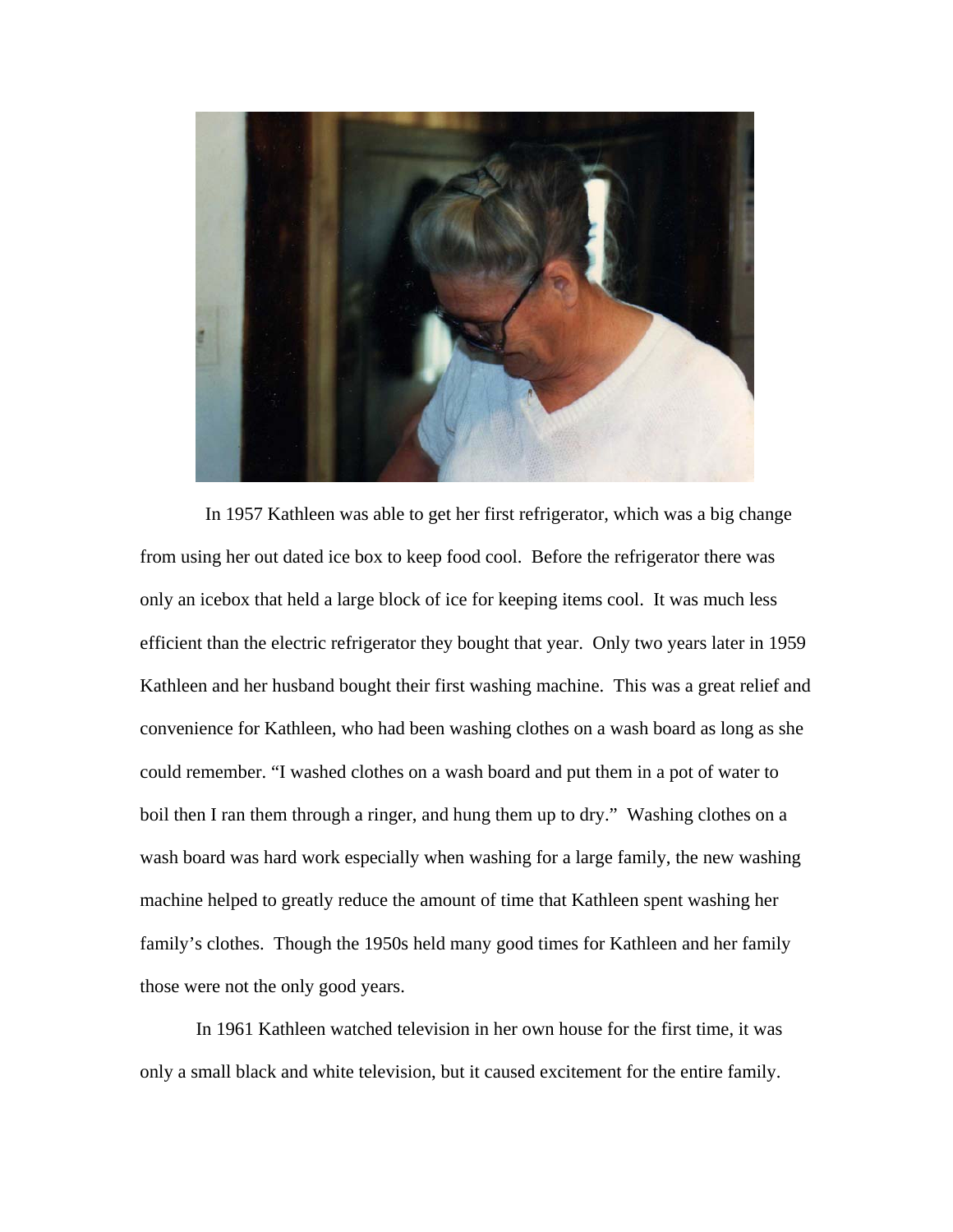Kathleen can remember that day well, "The first programs I ever watched on television were soap operas, and I have been hooked on them ever since". Some of the popular soap operas of that time were "Search for Tomorrow", "Guiding Light", and "Edge of Night". Kathleen's husband on the other hand found enjoyment in watching many different westerns on television, and the children were there to watch whatever their parents were watching. These were good times for the whole family Kathleen recalls, "The ability to own all of these luxuries made us all proud, we all felt rich then."

Television was only entertainment compared to the joy and necessity of having an automobile. It was not long after getting electricity that Kathleen's son Paul bought the first family car, it was a 1938 Chevrolet that he paid fifty dollars for. Having a car made life a lot easier for Kathleen as well as the rest of the family. They could travel to stores to buy food and other supplies, more often than they were able to before they were also able to travel farther from home than had ever been possible before. Though the car was very exciting for the whole family Kathleen was afraid to drive it. It was not until 1972 when she was in her late forties that she worked up the nerve to get her driver's license. Despite her new found independence Kathleen continued her life as a wife and mother with great joy.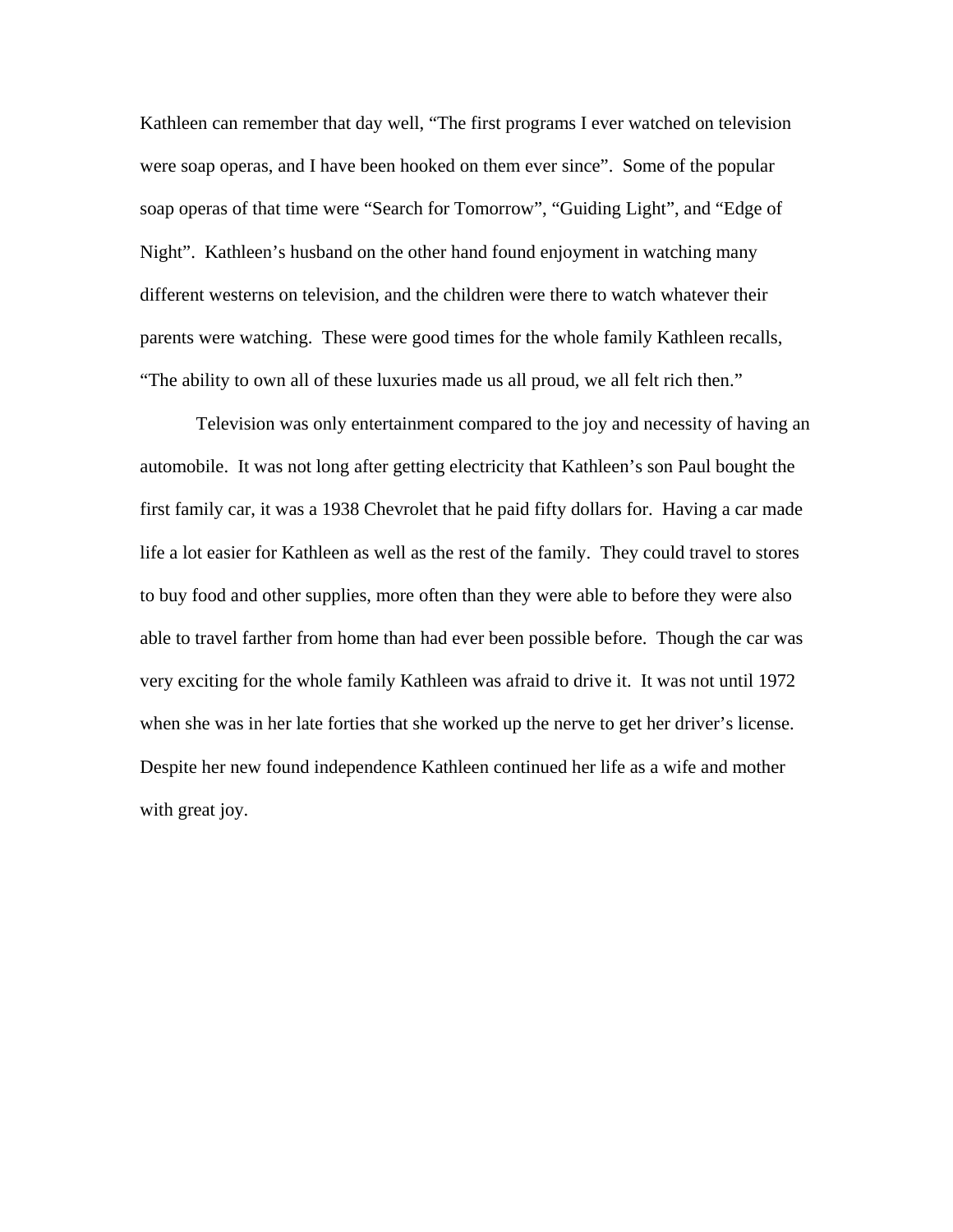

 Over the years Kathleen and Gilbert's ten children all grew up, got married and had their own children except for their oldest son Buddy, who never married. They spent the rest of their time together, enjoying watching their grandchildren and great grandchildren grow, until Gilbert's death in 1994. When her husband of fifty-seven years died from a massive heart attack, Kathleen was lonely and heart broken. The family who had always been very close pulled together to comfort one another in a time of great loss, and as they always had before, they managed to make it through another hard time. Though she still misses her husband greatly even today, Kathleen has found strength and comfort in her large family. A family that has grown in numbers over the years until she can proudly state, "I have twenty-one grandchildren, nineteen great-grandchildren, and even one great great-grandchild" all of which she loves greatly.

In December of 2000 Kathleen's family was once again struck by tragedy, when her youngest child Connie died after a long battle with cancer. Her death greatly affected Kathleen as well as the rest of the family. After all of her years of struggling to make it through the hardest of times, the worse thing Kathleen would ever have to face was